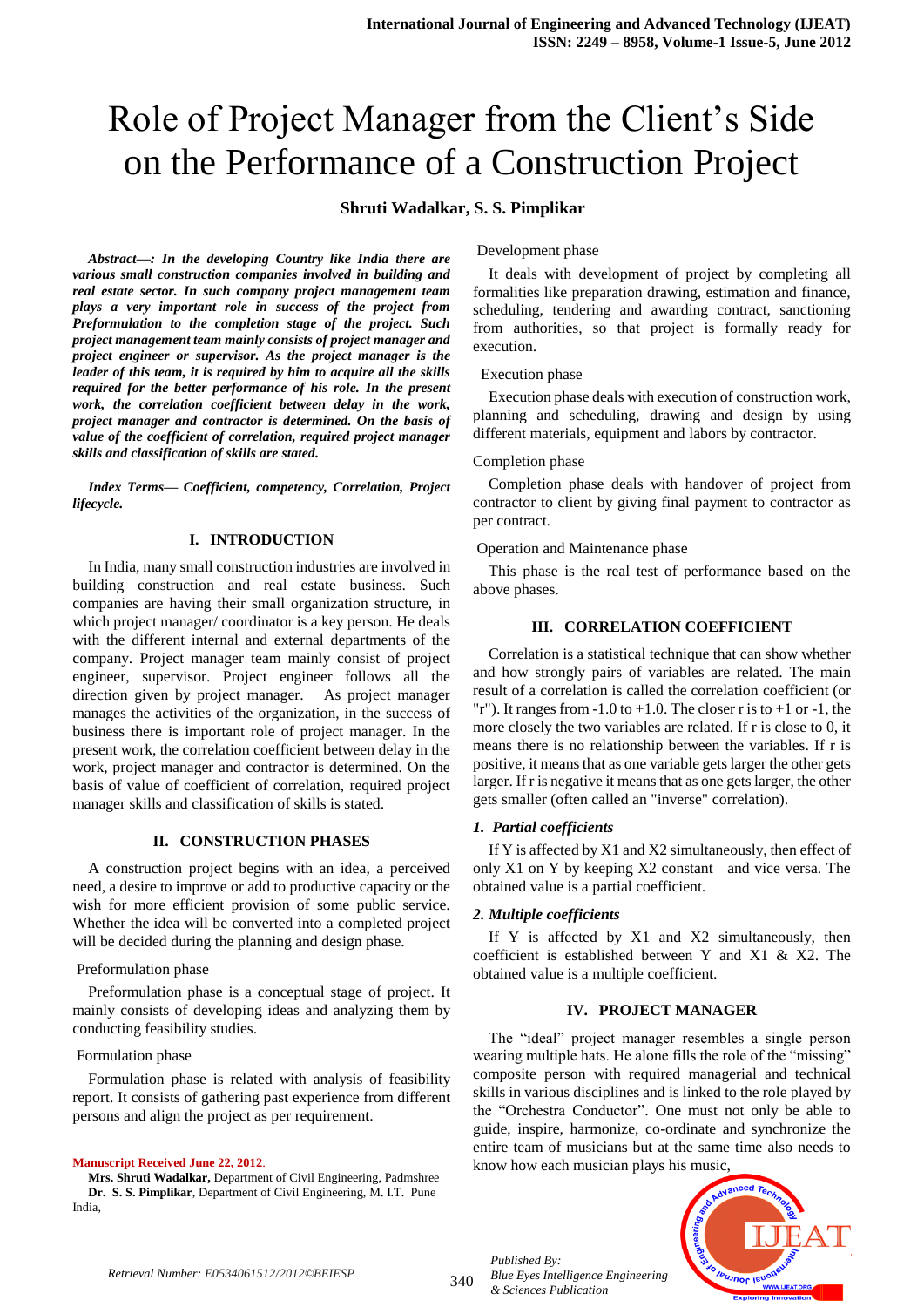## as expressed by Andrew A.L. Tan (1996)

Robbin (2001) stated that a Project manager needs to be a leader, as he must cope with change where they set the vision, the goal. How do we know who the leaders are? According to him, leaders are noticed by the way they participate in groups and usually challenge the way things are done or look for ways to achieve excellence. Leaders influence others and motivate people to achieve something beyond their expectations.

The leader should guide the team members by identifing their roles and responsibilties for the project. In addition , he should inspire the team members to sucessfully complete the project task in the interest of the project. The project manager is the catalyst , the initiator who lifts the entire project and puts it into motion

## Project manager skills

Katz and Thamhain in 1983 (cited in Kerzner ~1989) listed ten specific essential skills for program managers: team building skill; leadership skill; conflict resolution skill; technical skill; planning skill; organization skill; entrepreneur skill; administrative skill; managerial support building skill; and allocation skill.

These skills may be described as follows.

- 1. Team building skills: The ability to integrate people from many disciplines into an effective team,
- 2. Leadership skill: The program manager's ability to lead the team within a relatively unstructured environment; the ability to integrate individual demands, requirements, and limitations into decisions that will affect overall project performance,
- 3. Conflict resolution skills: The program manager's ability to understand the determinants of conflicts and to deal with it effectively,
- 4. Technical skills: The capacity to manage the technological innovation and integration of solutions for the success of the project,
- 5. Planning skills: This involves the preparation of a project summary plan before the project starts and requires communication and information pressing skills.
- 6. Organizational skills: The program manager must understand how the organization works and how to work with the organization. It requires defining and reporting relationships, responsibilities, lines of control, and information needs,
- 7. Entrepreneurial skill: This is the program manager's ability to identify and pursue some important goals that are critical to the success of the program. Some of these goals are customer satisfaction, future growth, and cultivation of related market activities,
- 8. Administrative skills: Involve planning, staffing, budgeting, scheduling, and other control techniques,
- 9. Management support building skill: The program manager's ability to build favorable relationships with senior management, and
- 10. Resource allocation skill: The program manager needs to work out specific agreements with all key contributors and their superiors on the tasks to be performed and the associated budgets and schedules.

# **V. RELATED WORK**

National skill development council has done their study on mapping of human resource skill gaps in India till 2022, NSDC report (2010). In this report they have given overall scenario of construction industry in India, various skill required, skill gaps present in the various human resources. This report serves as a guideline for designing of training and development programmes for HR development in construction industry.

Eddie W. L. Cheng and Heng Li (2006) have done their research on improving and sustaining job performance. It involves well planned employee evaluation criteria to assess employee performance. It is suggested that construction companies should pay more attention to the importance of job performance evaluation, which can be done in a more thoughtful manner.

Sadi A. Assaf<sup>1</sup>, et. all <sup>(1995</sup>): They have done a survey of contractor, owner, and A/Es on the causes of delay factors in large building projects in Saudi Arabia. The survey showed that all three groups generally agree on the ranking of individual delay factors. The most important delay factors according to contractors were preparation of drawings, and design changes by owners. The most important delay according to A/Es were cash problems during construction, the relation between different subcontractor's schedules in the execution of the project and slowness of the owner's decision –making process. The most important delay factors according to owner were excessive bureaucracy in project owner organization, labor shortage and inadequate labor skill.

## **VI. DATA COLLECTION AND ANALYSIS**

For the present study, data is collected in the following way.

- 1. Skill requirements and skill gaps in the Indian construction sector by National Skill Development Council, India.
- 2. Data related to the human resources and their relation with delay of project is collected from major construction Projects situated in the Pune city.

## A. **Correlation Coefficient**

In the present work independent correlation between project delay and project manager, delay and contractor & project manager and contractor is calculated in the following way.

Total hundred points are distributed to the project manager and contractor as per their responsibility for delay in project. More points indicate larger responsibility of the particular person in causing the delay.

Point distribution is given in theTable1 which is as follow: Table1- Point distribution between project manager and contractor



*Published By:*

*& Sciences Publication*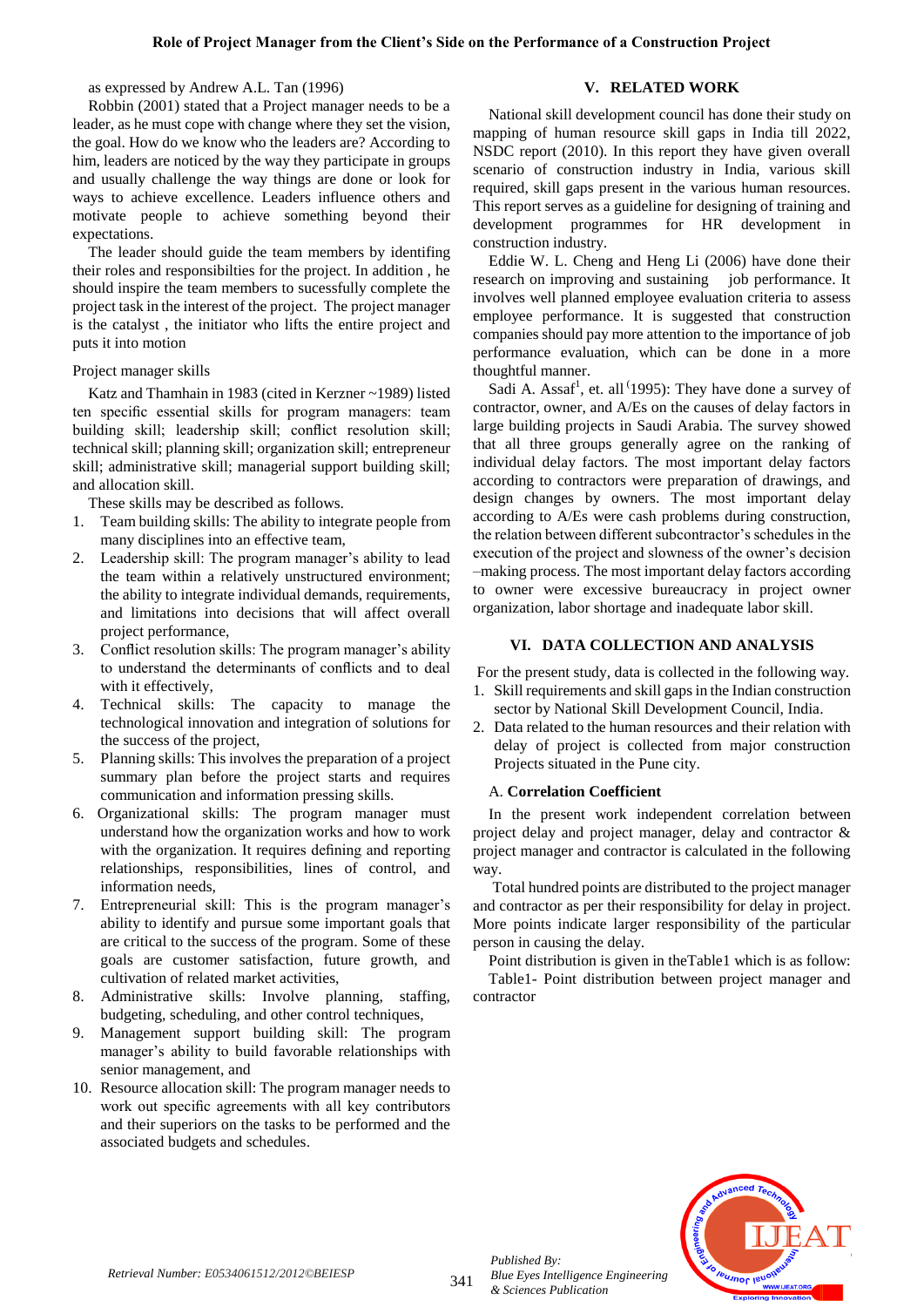|                                       | Points awarded to<br><b>Delay</b> |                         |                    |
|---------------------------------------|-----------------------------------|-------------------------|--------------------|
| <b>Reason for delay</b>               | in<br>$\mathbf{days}(\mathbf{X})$ | Project manager<br>(Y1) | Contractor<br>(Y2) |
| Planning                              | 80                                | 100                     | $\theta$           |
| Change in design                      | 60                                | 90                      | 10                 |
| Getting approval                      | 60                                | 90                      | 10                 |
| Lack of manpower during excavation    | 40                                | 50                      | 50                 |
| Unavailability of equipments          | 15                                | 40                      | 60                 |
| Monotony in the work                  | 35                                | 50                      | 50                 |
| No full time supervision              | 20                                | 50                      | 50                 |
| Redesign of water tank                | 25                                | 80                      | 10                 |
| Shortage of portable water            | 20                                | 75                      | 25                 |
| Unskilled labor during water proofing | $\overline{4}$                    | 30                      | 70                 |
| Irregular payment of worker           | 10                                | 50                      | 50                 |
| Strike of labor for cleanliness       | 3                                 | 60                      | 40                 |
| Shifting of steel yard                | 3                                 | 50                      | 50                 |
| Total                                 | 375                               | 815                     | 475                |

From the above table, it is observed that more points are awarded to project manager of client side than the contractor. Maximum delay is occurred during initial stage of the construction project (200 days), which consists of planning, change in design, getting approval from different agencies. Planning stage activities are depends on client or project manager from client side. Decision of design change for increasing floor area is taken by client, so for the delay project manager from client side is responsible. Getting approval from the different agencies is the responsibility of client, so the more points are awarded to project manager. The remaining delay (175 days) is occurred during construction phase. As a project manager from client side to make control on construction activities by, regular monitoring, taking decision with contractor, checking daily/ quarterly reports. Thus, there is measurable responsibility of project manager in that phase also. So the total points awarded to project manager from client side is more (815) than contractor side (475).

- 1. Based on the above data, values of the correlation coefficient are determined as follow:
- 2. Independent correlation between delay and points awarded to project manager  $= 0.8$
- 3. Independent correlation between delay and points awarded to contractor  $= -0.75$
- 4. Independent correlation between points awarded to project manager and points awarded to contractor = 0.99 Graphical representation of correlation coefficient is given in the following way.
- Graph1- shows relation between project manager responsibility and delay in work (X and Y1)
- Graph2- shows relation between contractor responsibility and delay in work (X and Y2)
- Graph1- shows relation between project manager and contractor (Y1 and Y2)



**Graph1- shows relation between project manager responsibility and delay in work (X and Y1**



**Graph2- shows relation between contractor responsibility and delay in work (X and Y2)**

*Published By: Blue Eyes Intelligence Engineering & Sciences Publication* 



*Retrieval Number: E0534061512/2012©BEIESP*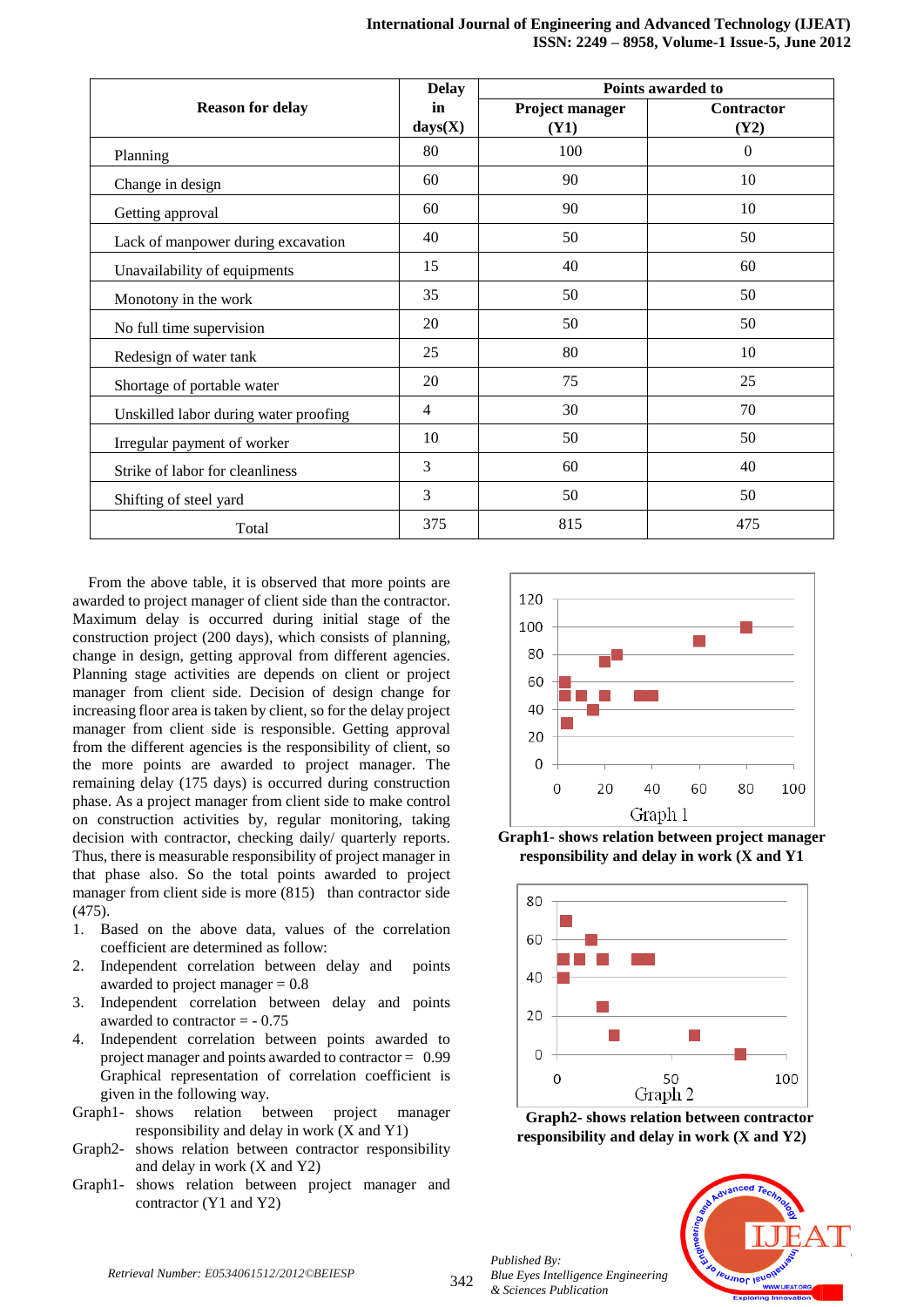## **Role of Project Manager from the Client's Side on the Performance of a Construction Project**



**Graph1- shows relation between project manager and contractor (Y1 and Y2)**

The positive value of correlation coefficient between delay and points awarded to project manager from client side (0.8) indicates that project manager from the client side is the most significant cause for the delay as compared to the contractor's responsibility.

# B. **Classification of competencies required by project manager:**

In order to avoid delay's the project manager from the client side should be a very competent person; hence these competencies are classified below.

The classification of project manager competencies into following categories is suggested:

- 1. Management skill
- 2. Technical skill
- 3. Interpersonal skill
- 4. Human skill

The further classification is given in Table 2

## **Table2- Classification of Project management skills**

| Management         | Time management                                               |
|--------------------|---------------------------------------------------------------|
| skill              | Quality management                                            |
|                    | Contract management                                           |
|                    | Inventory management                                          |
|                    | Resource management                                           |
|                    | Safety management                                             |
|                    | Finance management                                            |
|                    | Stress management                                             |
| Technical<br>skill | Awareness of technology and<br>techniques                     |
|                    | Ability to understand technical drawing<br>and project design |
|                    | Basic knowledge of construction<br>equipments                 |
|                    | Basic computer skill                                          |
|                    | Advance knowledge of PM tools like                            |

|                            | PERT, CPM                                                |  |  |
|----------------------------|----------------------------------------------------------|--|--|
| Internal<br>personal skill | Issue resolution                                         |  |  |
|                            | Ability to maintain site document                        |  |  |
|                            | Strong networking and liasoning skill                    |  |  |
|                            | Ability to articulate project objectives to              |  |  |
|                            | team members, coordinators and<br>motivate the site team |  |  |
|                            | <b>Communication skill</b>                               |  |  |
|                            | Self realization                                         |  |  |
|                            | Equity                                                   |  |  |
| Human skill                | Strong task orientation                                  |  |  |
|                            | Issue resolution                                         |  |  |
|                            | High integrity                                           |  |  |
|                            | High energy level                                        |  |  |
|                            | Knowledge of local language                              |  |  |
|                            | Adaptability (sacrifice)                                 |  |  |
|                            | Tranquility (general moods)                              |  |  |

# **VII. CONCLUSION**

The positive value of correlation coefficient between delay and points awarded to project manager from client side (0.8) indicates that project manager from the client side is the most significant cause for the delay as compared to the contractor's responsibility. So it is required by him to develop and update his knowledge for the better performance.

Classification of project manager competencies gives guideline to project manager for upgrading his knowledge and performance.

## **REFERENCES**

- 1. Amin Akhavan Tabassi, A.H. Abu Bakar (2008) "Training, motivation, and performance: The case of human resource management in construction projects in Mashhad, Iran" International Journal of Project Management 27 (2009) 471–480 available online a[t www.sciencedirect.com](http://www.sciencedirect.com/)
- 2. Eddie W. L. Cheng and Heng Li (2006) "Job Performance Evaluation for Construction Companies: An Analytic Network Process Approach" available at Journal Of construction engineering and management © ASCE / AUGUST 2006.
- 3. G.L. Narayanappa (2009) "Human Resource Management (Text and Case Studies)" 1<sup>st</sup> ed. Scitech publications (India) pvt. Ltd.
- 4. Juri L. De Coi, Eelco Herder, Arne Koesling, Christoph Lofi, Daniel Olmedilla, Odysseas Papapetrou, and Wolf Siberski (2007) " A model for competence gap analysis" available on http://dspace.ou.nl/bitstream/1820/1119/1/model\_for\_competence [gap\\_analysis.pd](http://dspace.ou.nl/bitstream/1820/1119/1/model_for_competence_gap_analysis.pd)
- 5. National Skill Development Corporation, India NSDC (2010) "Study on mapping of human resource skill gaps in India till 2022" available

[http://www.nsdcindia.org](http://www.nsdcindia.org/)

*Blue Eyes Intelligence Engineering* 

*Published By:*

*& Sciences Publication*